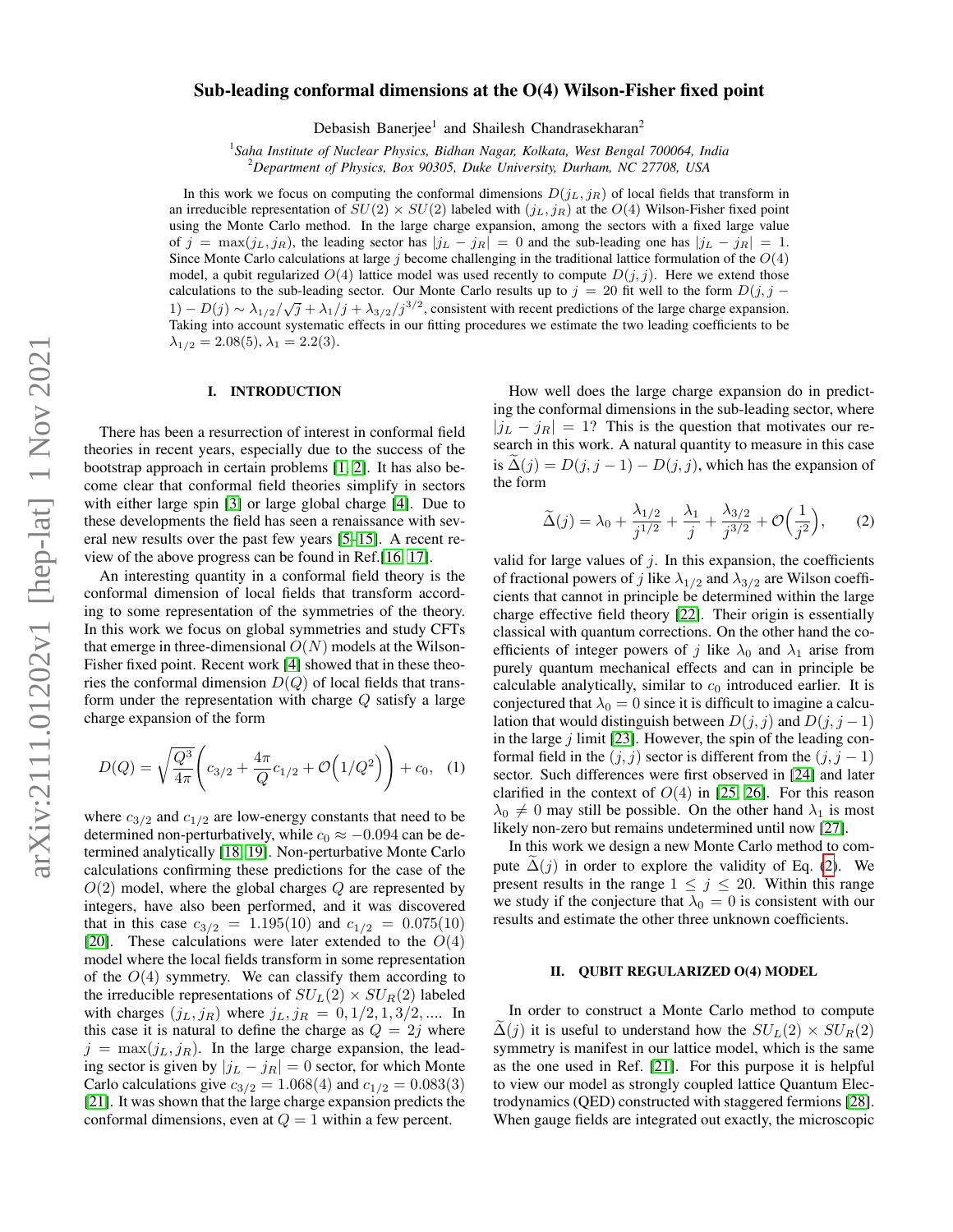degrees of freedom are made up of bosons with fermionic constituents. These bosons naturally have a built-in hardcore interaction, and hence the Hilbert space on each lattice site is finite dimensional. Such bosonic lattice field models with a finite dimensional Hilbert space, that reproduce a continuum quantum field theory, can be referred to as a qubit regularized model of the continuum quantum field theory [\[29\]](#page-5-19). Other examples of qubit regularized models for studying continuum quantum field theories with  $O(N)$  symmetries, have been constructed recently [\[30,](#page-5-20) [31\]](#page-5-21).

The lattice action of our qubit regularized  $O(4)$  model can be written using four Grassmann valued lattice fields  $\psi_{1,k}, \psi_{2,k}, \bar{\psi}_{1,k}, \bar{\psi}_{2,k}$  at each lattice site  $k \equiv (\mathbf{r}, \tau)$  on a cubic lattice, where we distinguish between the two-dimensional spatial coordinate r and the Euclidean temporal coordinate  $\tau$ . The Euclidean action of our model is given by [\[21\]](#page-5-11),

$$
S(\psi, \overline{\psi}) = -\sum_{\langle k, k' \rangle} \text{Tr}(M_k M_{k'}) - \frac{U}{2} \sum_k \text{Det}(M_k), \quad (3)
$$

where  $(M_k)_{a,b} = \psi_{a,k} \overline{\psi}_{b,k}$  is a  $2 \times 2$  matrix defined at each lattice site k. The symbol  $\langle k, k' \rangle$  refers to neighboring sites k and  $k'$ . The partition function is defined as usual through the Grassmann integral

$$
Z = \int \prod_{a,k} \left[ \overline{\psi}_{a,k} \psi_{a,k} \right] e^{-S(\psi,\overline{\psi})}.
$$
 (4)

It is easy to verify that the action is invariant under the  $SU_L(2) \times SU_R(2)$  transformations given by  $M_k \to L M_k R^{\dagger}$ when  $k \in \text{even sites, and } M_k \to R M_k L^{\dagger}$ , when  $k \in \text{even sites}$ odd sites. Here we assume L and R are  $2 \times 2$  matrices, each of which are elements of the  $SU(2)$  group. This means  $(\psi_{1,k}, \psi_{2,k})$  on even sites and  $(-i\overline{\psi}_{2,k}, i\overline{\psi}_{1,k})$  on odd sites transform as  $SU<sub>L</sub>(2)$  doublets, while they are singlets of  $SU_R(2)$ . The same fields on the opposite parity sites transform as  $SU_R(2)$  doublets and  $SU_L(2)$  singlets. When  $U = 0$ , the theory has an additional  $U(1)$  symmetry:  $\psi_{a,x} \to e^{i\theta} \psi_{a,x}$ and  $\overline{\psi}_{a,x} \to e^{i\theta} \overline{\psi}_{a,x}$  for the odd sites, and  $\psi_{a,x} \to e^{-i\theta} \psi_{a,x}$ and  $\overline{\psi}_{a,x} \to e^{-i\theta} \overline{\psi}_{a,x}$  on the even sites. The U-term, therefore, mimics the anomalous axial symmetry of the action in Quantum Chromodynamics (QCD) [\[28\]](#page-5-18). For this reason the terms in the partition function that arise due to a non-zero value of U were referred to as instantons in the earlier work. It is known that instantons are known to break the anomalous axial symmetry in QCD. In the more recent view point of qubit regularization, the instantons can be viewed as simply the local Fock vacuum states [\[30\]](#page-5-20).

It is possible to perform the Grassmann integrations in Eq. [\(4\)](#page-1-0) exactly and rewrite the partition as a sum over worldline configurations of pions and instantons [\[28\]](#page-5-18). One then obtains  $Z = \sum_{[\ell]} U^{N_I}$ , where  $[\ell]$  is a configuration of worldlines, which is a collection of closed oriented loops, each of which can be in one of two colors, red or green. In addition, there are isolated sites which do not belong to the worldlines and are referred to as instantons.  $N_I$  is the total number of instantons in the configuration. An illustration of a worldline configuration on a two-dimensional lattice is shown in



<span id="page-1-1"></span>FIG. 1. An illustration of an  $O(4)$  worldline configuration in  $1 + 1$ dimensions with  $N_I = 12$  instantons (blue dots). The weight of the configuration is  $U^{12}$ . Each loop is an oriented loop representing a red worldline or a green worldline.

<span id="page-1-0"></span>Fig. [1.](#page-1-1) In an earlier work, we solved our lattice model using this worldline approach and showed that at the critical coupling of  $U_c \approx 1.655394$  we can reproduce the critical scaling of the Wilson-Fisher fixed point at long distances [\[21\]](#page-5-11).

## III. LEADING CHARGE SECTORS

Our goal is to compute the conformal dimensions  $D(j_L, j_R)$  of field operators that transform in some irreducible representation  $(j_L, j_R)$  of the  $SU_L(2) \times SU_R(2)$ group at the critical point. We can accomplish this by computing the correlation function

$$
C_{j_L,j_R} = \langle \overline{\mathcal{O}}_{j_L,j_R} \mathcal{O}_{j_L,j_R} \rangle
$$
  
=  $\frac{1}{Z} \int \prod_{a,k} [\overline{\psi}_{a,k} \psi_{a,k}] e^{-S(\psi,\overline{\psi})} \overline{\mathcal{O}}_{j_L,j_R} \mathcal{O}_{j_L,j_R},$  (5)

where  $\mathcal{O}_{j_L,j_R}$  and  $\overline{\mathcal{O}}_{j_L,j_R}$  are the source and sink terms constructed with Grassmann valued fields that transform in the irreducible representation  $(j_L, j_R)$ . In our work, the source will be located at the temporal slice  $\tau = 0$ , while the sink will be at the temporal slice  $\tau = L/2$ . Thus, at the critical point, we expect

<span id="page-1-2"></span>
$$
C_{j_L,j_R} = A_{j_L,j_R} L^{-2D(j_L,j_R)}
$$
(6)

for sufficiently large values of L.

In order to construct  $\mathcal{O}_{j_L,j_R}$  and  $\mathcal{O}_{j_L,j_R}$  that transform under the irreducible representation  $(j_L, j_R)$ , let us denote  $|(j_L, m_L); (j_R, m_R)\rangle$  as the  $(2j_L + 1)(2j_R + 1)$  dimensional orthonormal basis that spans the irreducible representation space of  $(j_L, j_R)$ . Here  $-j_L \le m_L \le j_L$  and  $-j_R \le m_R \le$  $j_R$ . We can label the fields that transform according to this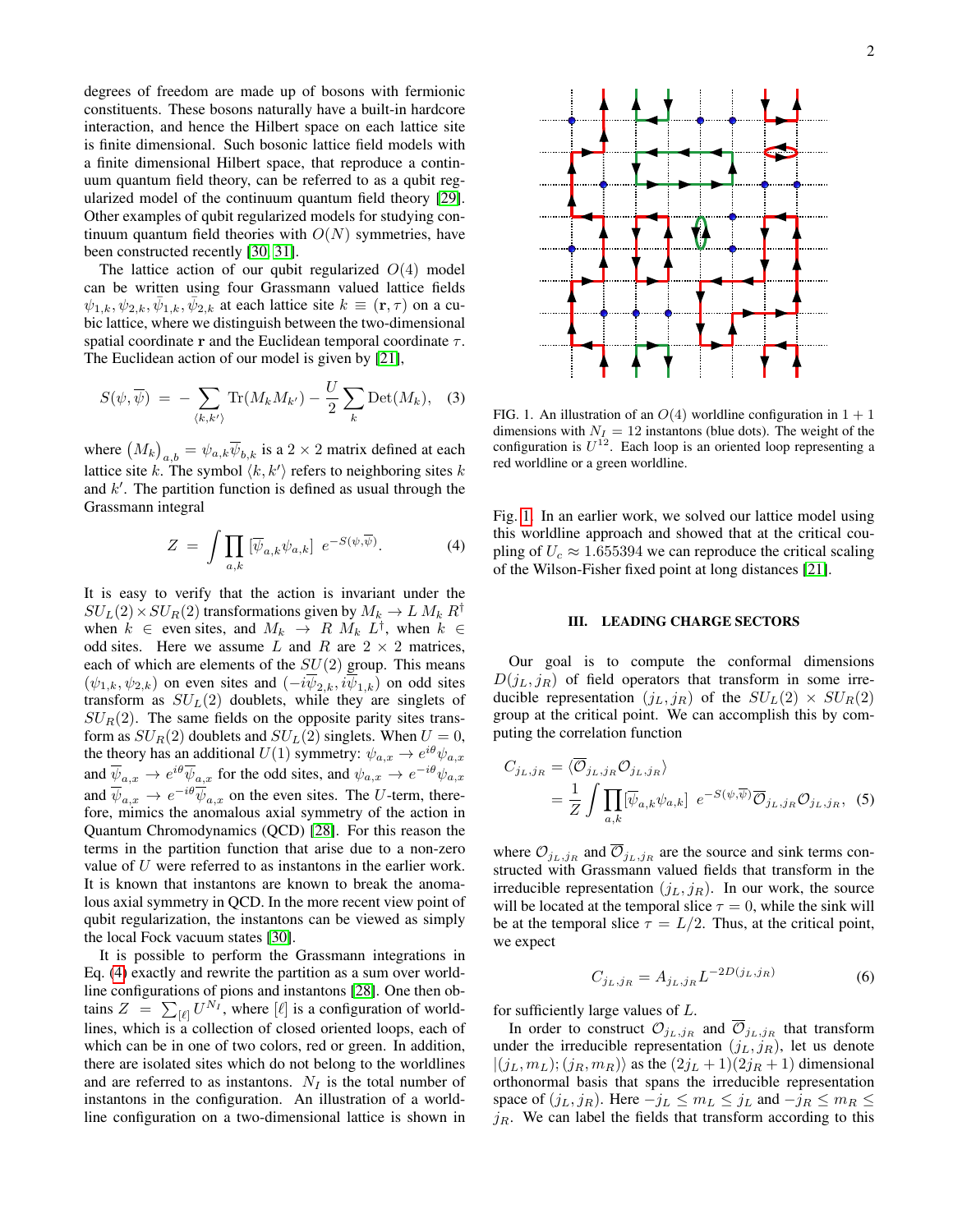irreducible representation as  $\mathcal{O}_{|(j_L, m_L);(j_R, m_R)\rangle}$ . For the sink terms, it is natural to choose fields that transform in the conjugate representation  $\langle (j_L, m_L); (j_R, m_R) \rangle$ . We can label these sink fields as  $\mathcal{O}_{\langle (j_L, m_L), (j_R, m_R) \rangle}$ . While we can choose any of these fields as source and sink terms in the  $(j_L, j_R)$  representation, we find that choosing  $m_L = j_L$  and  $m_R = j_R$  will be the most convenient choice for numerical work.

Based on the transformation property of  $M_k$  it is easy to see that the four local fermion bilinear lattice fields  $i\psi_{1,k}\phi_{1,k}$ ,  $-i\psi_{2,k}\bar{\psi}_{2,k}, -i\psi_{1,k}\bar{\psi}_{2,k}, -i\psi_{2,k}\bar{\psi}_{1,k}$  transform under the  $(1/2, 1/2)$  (vector) representation of  $O(4)$ . However, the fields transform differently on even and odd sites. The exact mapping is given in the table in Table [I.](#page-2-0) Given the source

| local field                                   | even site                           | odd site                            |
|-----------------------------------------------|-------------------------------------|-------------------------------------|
| $\mathcal{O}_{ (1/2,1/2);(1/2,1/2)}$          | $-i\psi_{1,k}\overline{\psi}_{2,k}$ | $-i\psi_{1,k}\psi_{2,k}$            |
| $\mathcal{O}_{ (1/2,-1/2);(1/2,-1/2)\rangle}$ | $i\psi_{2,k}\overline{\psi}_{1,k}$  | $i\psi_{2,k}\overline{\psi}_{1,k}$  |
| $\mathcal{O}_{ (1/2,1/2);(1/2,-1/2)\rangle}$  | $i\psi_{1,k}\overline{\psi}_{1,k}$  | $-i\psi_{2,k}\overline{\psi}_{2,k}$ |
| $\mathcal{O}_{ (1/2,-1/2);(1/2,1/2)}$         | $-i\psi_{2,k}\overline{\psi}_{2,k}$ | $i\psi_{1,k}\overline{\psi}_{1,k}$  |

<span id="page-2-0"></span>TABLE I. Local fermion bilinear fields transform according to the vector representation of  $O(4)$ . This table gives the explicit realization of each component at the lattice site  $k$ . As can be seen the realization can depend on whether the site is even or odd.

fields we can construct the sink fields through the conjugate representation. This is given in Table [II.](#page-2-1) Using the informa-

| sink                                                     |  | source                                    |  |  |
|----------------------------------------------------------|--|-------------------------------------------|--|--|
| $\mathcal{O}_{\langle (1/2,1/2);(1/2,1/2) }$             |  | $= -\mathcal{O}_{ (1/2,-1/2);(1/2,-1/2)}$ |  |  |
| $\mathcal{O}_{\langle (1/2,-1/2);(1/2,-1/2) }$           |  | $=$ $-\mathcal{O}_{ (1/2,1/2);(1/2,1/2)}$ |  |  |
| $\mathcal{O}_{\langle (1/2,1/2);(1/2,-1/2) }$            |  | = $\mathcal{O}_{ (1/2,-1/2);(1/2,1/2)}$   |  |  |
| $\overline{\mathcal{O}}_{\langle (1/2,-1/2);(1/2,1/2) }$ |  | $=$ $\mathcal{O}_{ (1/2,1/2);(1/2,-1/2)}$ |  |  |

<span id="page-2-1"></span>TABLE II. Relationship between source and sink fields on a local site.

tion in Table [I](#page-2-0) and Table [II](#page-2-1) we can identify each worldline in Fig. [1](#page-1-1) as a vector particle carrying an appropriate charge. For example, we can identify the sources and sinks of red worldlines as  $\mathcal{R}_k = -i\psi_{1,k}\overline{\psi}_{2,k}$  and  $\overline{\mathcal{R}}_k = -i\psi_{2,k}\overline{\psi}_{1,k}$  on all sites. On the other hand the sources and sinks of green worldlines depend on the parity of the sites. The green source is given by  $\mathcal{G}_k = i\psi_{1,k}\psi_{1,k}$  on even sites, and  $\mathcal{G}_k = -i\psi_{2,k}\psi_{2,k}$  on odd sites. This is reversed for the sink of green lines. We have  $\mathcal{G}_k = -i\psi_{2,k}\psi_{2,k}$  on even sites, and  $\overline{\mathcal{G}}_k = i\psi_{1,k}\overline{\psi}_{1,k}$  on odd sites.

In order to construct sources of more general irreducible representations, we use tensor product of the vector representation of local fields distributed over several spatial lattice sites on the time slice  $\tau = 0$ . The same sites on the time slice  $\tau = L/2$  are used to construct the sinks. Let us first construct sources and sinks that transform in the representation  $(j, j)$  which we refer to as the leading sector. We know we can construct the basis state  $|(j, j); (j, j)\rangle$  as a tensor product of 2*j* states of the form  $|(1/2, 1/2); (1/2, 1/2)\rangle$ . The source



<span id="page-2-2"></span>FIG. 2. The figure shows the arrangement of local sources of red worldlines we used to create a source in the  $(j, j)$  representation. The site labeled 0 is the origin is left empty. Depending on  $j$  the sources are placed on the sites marked  $k = 1, 2...2j$ . The first 20 sites used in our calculations up to  $j = 10$  are shown.

|     | D(j, j)   | Э | D(j,j)     |
|-----|-----------|---|------------|
| 1/2 | 0.515(3)  |   | 1.185(4)   |
| 3/2 | 1.989(5)  | 2 | 2.915(6)   |
| 5/2 | 3.945(6)  | 3 | 5.069(7)   |
| 7/2 | 6.284(8)  | 4 | 7.575(9)   |
| 9/2 | 8.949(10) | 5 | 10.386(11) |

<span id="page-2-3"></span>TABLE III. Results for the conformal dimensions  $D(j, j)$  up to  $j =$ 5 computed using worldline Monte-Carlo methods in [\[21\]](#page-5-11).

 $\mathcal{O}_{(1/2,1/2),(1/2,1/2)}$  can also be constructed in the same way, placing 2j local sources of red worldlines on nearby sites on a spatial lattice. In our work we choose these lattice sites  $k$ labeled as  $1, 2, ..., 2j$  around the origin as shown in Fig. [2.](#page-2-2) Hence one of the possible sources in the  $(j, j)$  representation is then given by  $\mathcal{O}_{|(j,j);(j,j))} = \mathcal{R}_1 \mathcal{R}_2 ... \mathcal{R}_{2j}$ , while the corresponding sink is given by  $\overline{\mathcal{O}}_{((j,j);(j,j))} = \overline{\mathcal{R}}_1 \overline{\mathcal{R}}_2 ... \overline{\mathcal{R}}_{2j}$ . Here the sites chosen for both source and sink are the same spatial sites on the  $\tau = 0, L/2$  time slice. These sources and sinks can be used to compute the correlation function

$$
C_{j,j} = \langle \overline{\mathcal{O}}_{\langle (j,j);(j,j)|} \mathcal{O}_{|(j,j);(j,j)\rangle} \rangle \tag{7}
$$

and in order to obtain  $D(j, j)$  one can use the relation  $C_{j,j} \sim$  $A_{j,j}L^{-2D(j,j)}$  for large values of L. In the actual worm algorithm, one in fact computes the ratio  $R_j = C_{j,j}/C_{j-1,j-1}$ and fits it to the form  $(A_{j,j}/A_{j-1,j-1})L^{-2\Delta_j}$  to compute  $\Delta_j = D(j, j) - D(j - 1, j - 1)$  for each value of j. From these differences and setting  $D(0, 0) = 1$  one can compute  $D(i, i)$ . Our results from [\[21\]](#page-5-11) are tabulated in Table [III](#page-2-3) for reference.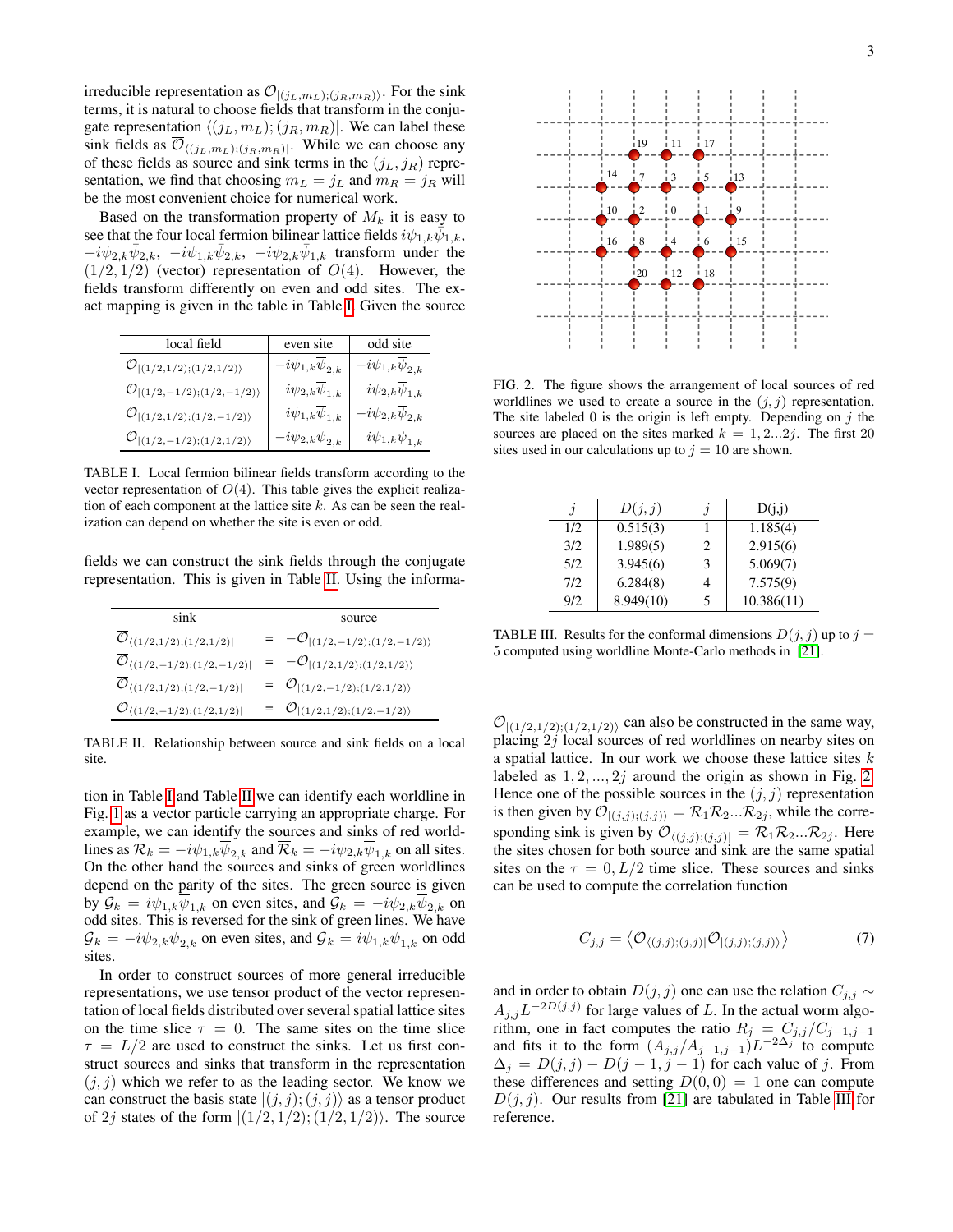

<span id="page-3-3"></span>FIG. 3. Worldline Monte Carlo results for the ratio  $R_i$  as a function of  $L$  for various values of  $j$ . The solid lines show the fits given in Table [IV.](#page-3-0)

### IV. SUBLEADING SECTOR

In this work we extend our earlier results in the leading sector and compute the conformal dimensions of the subleading sector,  $D(j, j - 1)$  for  $j \ge 1$ . For this we need to construct source and sink operators that transform in the representation  $(j, j - 1)$ . We know we can construct the state  $|j, j; j-1, j-1\rangle$  by applying the lowering operator  $J_R^$ to the  $|j, j; j, j\rangle$  and then constructing orthogonal states in the tensor product space. This procedure naturally leads to  $2j - 1$  orthonormal states, which we can label with an additional index  $M = 1, 2, ..., (2j - 1)$ . Translating this to the construction of sources, we now introduce the source  $\mathcal{O}_\ell =$  $\mathcal{R}_1 \mathcal{R}_2 \dots \mathcal{G}_\ell \dots \mathcal{R}_{2j}$  where the red source on one lattice site  $\ell$  is replaced by a green source where  $\ell = 1, 2..., 2j$ . Similarly, we introduce the corresponding sinks as  $\overline{\mathcal{O}}_{\ell} = \overline{\mathcal{R}}_1 \overline{\mathcal{R}}_2 ... \overline{\mathcal{G}}_{\ell} ... \overline{\mathcal{R}}_{2j}$ . We can then argue that

$$
\mathcal{O}_{|(j,j);(j,j-1)\rangle} = \frac{1}{\sqrt{2j}} \sum_{\ell=1}^{2j} \mathcal{O}_{\ell}.
$$
 (8)

where the right-hand side is a sum over the  $2j$  source terms we introduced above. Note that there are  $2j - 1$  sources or-thogonal to Eq. [\(8\)](#page-3-1), which can label with  $M = 1, 2..., 2j - 1$ as before. These will naturally transform in the  $(j, j - 1)$  representation. Explicitly these sources are given by

$$
\mathcal{O}_{|(j,j);(j-1,j-1)\rangle}^{M} = \frac{1}{\sqrt{2j}} \sum_{\ell=1}^{2j} e^{i2\pi(\ell-1)M/(2j)} \mathcal{O}_{\ell}.
$$
 (9)

We can similarly define the corresponding  $2j - 1$  sinks as

$$
\overline{\mathcal{O}}_{\langle(j,j);(j-1,j-1)|}^{M} = \frac{1}{\sqrt{2j}} \sum_{\ell=1}^{2j} e^{-i2\pi(\ell-1)M/(2j)} \overline{\mathcal{O}}_{\ell}.
$$
 (10)

Since all  $2j - 1$  sources and sinks transform under the same irreducible representation  $(j, j - 1)$  any combination of them can be used in Eq. [\(5\)](#page-1-2) to extract  $D(j, j - 1)$ . Let us define the correlation matrix

$$
C_{j,j-1}^{MM'} = \langle \overline{\mathcal{O}}_{\langle (j,j);(j-1,j-1)|}^{M} \mathcal{O}_{|(j,j);(j-1,j-1)\rangle}^{M'} \rangle \qquad (11)
$$

where we expect  $C_{j,j-1}^{MM'} \sim A_{j,j-1}^{MM'} L^{-2D(j,j-1)}$  for large values of  $L$ . Practically it is more convenient to compute the average of the trace of this correlation matrix which can be simplified to the form

<span id="page-3-2"></span>
$$
C_{j,j-1} = \sum_{\ell} \Big\{ \frac{1}{2j} \langle \overline{\mathcal{O}}_{\ell} \mathcal{O}_{\ell} \rangle - \frac{1}{2j(2j-1)} \sum_{\ell' \neq \ell} \langle \overline{\mathcal{O}}_{\ell} \mathcal{O}_{\ell'} \rangle \Big\}.
$$
\n(12)

Note that we also expect  $C_{j,j-1} \sim A_{j,j-1} L^{-2D(j,j-1)}$ .

As in the leading sector, in the worldline algorithm it much easier to compute the ratio  $\tilde{R}_j = C_{j,j-1}/C_{j,j}$ . For this one constructs a worldline Monte Carlo method to generate configurations with  $2j$  red sources and sinks that contribute to  $C_{j,j}$ . In every configuration of this ensemble, we then imagine flipping each of the  $2j$  sources located at the sites  $\ell = 1, 2..., 2j$  to a green source. The worldline of the green source then naturally travels through the lattice to a sink at some location  $\ell'$ . Then we compute the contribution to  $\tilde{R}_j$ from that configuration using Eq. [\(12\)](#page-3-2), which means we add 1/2*j* if  $\ell = \ell'$ , or subtract the value  $1/(2j(2j - 1))$  if  $\ell \neq \ell'$ for every value of  $\ell$ . Averaging this contribution over the

<span id="page-3-1"></span>

| $\dot{\jmath}$ | $L$ -range | $A_{j,j-1}/A_{j,j}$ | $\tilde{\Delta}(j)$ | $\chi^2$ /DOF |
|----------------|------------|---------------------|---------------------|---------------|
| 1              | $24 - 128$ | 5.87(25)            | 0.813(6)            | 1.11          |
| 3/2            | $24 - 128$ | 2.50(11)            | 0.750(6)            | 0.62          |
| $\overline{2}$ | $24 - 96$  | 2.13(06)            | 0.722(4)            | 0.26          |
| 5/2            | $32 - 96$  | 1.75(08)            | 0.685(6)            | 1.28          |
| 3              | $32 - 96$  | 1.54(08)            | 0.659(7)            | 0.93          |
| 7/2            | $32 - 96$  | 1.35(05)            | 0.633(5)            | 0.38          |
| 4              | $32 - 96$  | 1.18(04)            | 0.607(4)            | 0.40          |
| 9/2            | $40 - 160$ | 1.05(04)            | 0.586(5)            | 0.94          |
| 5              | $40 - 160$ | 0.94(04)            | 0.566(5)            | 0.89          |
| 11/2           | $48 - 160$ | 0.90(03)            | 0.555(4)            | 0.66          |
| 6              | $48 - 160$ | 0.83(03)            | 0.541(5)            | 1.40          |
| 13/2           | $64 - 160$ | 0.75(04)            | 0.525(7)            | 1.11          |
| 7              | $64 - 160$ | 0.71(03)            | 0.513(5)            | 1.18          |
| 15/2           | $64 - 160$ | 0.69(04)            | 0.506(6)            | 1.45          |
| 8              | $64 - 160$ | 0.60(03)            | 0.486(5)            | 0.77          |
| 17/2           | $64 - 160$ | 0.61(03)            | 0.484(5)            | 0.83          |
| 9              | $80 - 160$ | 0.53(04)            | 0.467(8)            | 0.98          |
| 19/2           | $80 - 160$ | 0.53(03)            | 0.463(7)            | 0.47          |
| 10             | $80 - 160$ | 0.50(02)            | 0.454(5)            | 0.63          |
| 20             | $96 - 256$ | 0.28(01)            | 0.367(3)            | 0.65          |

<span id="page-3-0"></span>TABLE IV. Results of the fit of  $R_j$  shown in Fig. [3](#page-3-3) to the form  $(A_j/A_{j-1})L^{-2\tilde{\Delta}_j}$ . The range of L values used in the fit are given in the second column. We observe that as  $j$  increases this range needs to involve larger lattice sizes for a good fit.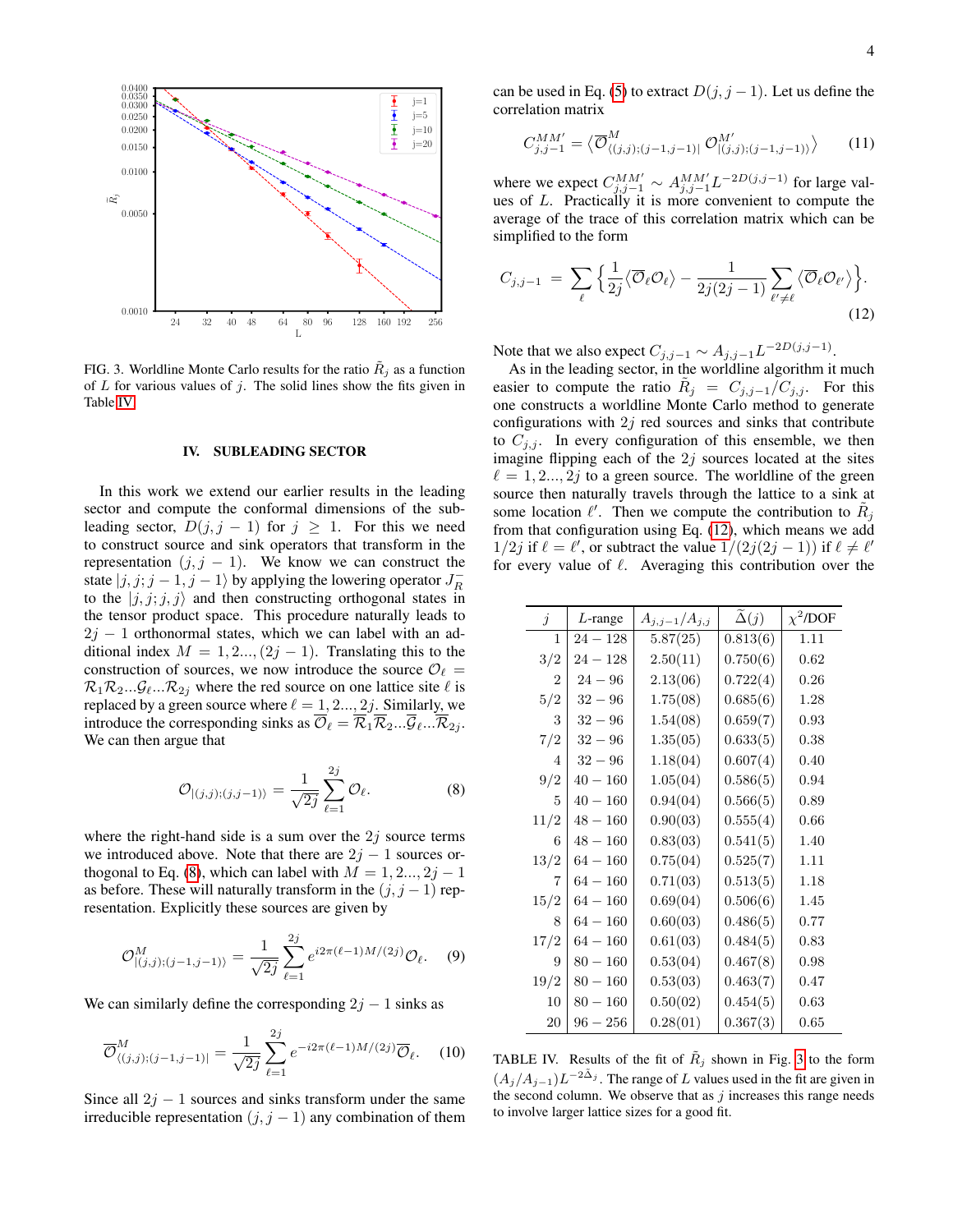ensemble of configurations generated by the worldline algorithm gives us the ratio,  $\tilde{R}_j$  which is expected to scale as  $(A_j/A_{j-1})L^{-2\tilde{\Delta}_j}$  where  $\tilde{\Delta}_j = D(j, j-1) - D(j, j)$ . Using the values of  $D(j, j)$  we compute  $D(j, j - 1)$ .

| j          | $\lambda_0$ | $\lambda_{1/2}$ | $\lambda_1$ | $\lambda_{3/2}$ | $\chi^2$ |
|------------|-------------|-----------------|-------------|-----------------|----------|
| range      |             |                 |             |                 | /DOF     |
| $1-20$     | 0.07(2)     | 1.5(1)          | $-1.0(2)$   | 0.3(1)          | 0.6      |
| $1-20$     | 0           | 1.42(1)         |             | $-0.69(1)$      | 48       |
| $1-20$     | $\Omega$    | 1.96(2)         | $-1.83(6)$  | 0.69(5)         | 1.8      |
| $1-20$     | 0.16(1)     | 0.98(2)         | 0           | $-0.34(2)$      | 2.3      |
| $1.5 - 20$ | 0.13(1)     | 1.07(2)         | 0           | $-0.47(3)$      | 0.3      |
| $2 - 20$   | 0           | 2.06(3)         | $-2.27(14)$ | 1.14(13)        | 1.1      |
| $8-20$     | 0           | 1.81(2)         |             | $-3.5(2)$       | 1.1      |
| $8-20$     | 0           | 2.09(4)         | $-2.02(13)$ |                 | 0.6      |

<span id="page-4-0"></span>TABLE V. Fits of  $\tilde{\Delta}_i$  to the functional form given in Eq. [\(2\)](#page-0-0). We first consider the whole range of  $j$  in the first four rows. While including all four coefficients as fitting parameters gives an excellent fit, setting the two purely quantum mechanical terms  $\lambda_0 = \lambda_1 = 0$  makes the fit quite bad. Including even one of them is sufficient to improve the fit considerably. Setting two of the fitting parameters to zero is only possible by shrinking the allowed region of  $j$  considerably.

#### V. RESULTS

We have performed a series of Monte Carlo calculations for  $1 \leq j \leq 10$  in increments of  $1/2$ , and for  $j = 20$ . For runs till  $j = 10$ , the lattice sizes ranged from  $L = 32$  up to  $L = 160$ . For each value of j we have always found that our data fits well to the expected form  $C_{j,j-1}/C_{j,j} \sim L^{-2\tilde{\Delta}_j}$ for sufficiently large values of L. As examples, fits for  $j =$ 1, 5, 10, and 20 are illustrated in Fig. [3.](#page-3-3) From the figure, we observe that as  $j$  increases the range of lattice sizes where a simple power law emerges changes to larger L values. The range of L values where we perform the fits and the obtained fit parameters for various values of  $j$  are tabulated in [IV.](#page-3-0) At  $j = 20$  we have extended our calculations up to lattice sizes of  $L = 256$ .

Having obtained the values of  $\tilde{\Delta}_j$  for various values of  $j$  we try to extract the constants  $\lambda_i$ 's in the large charge expansion based on Eq. [\(2\)](#page-0-0), assuming we can neglect  $\mathcal{O}(1/j^2)$  terms. We try several fits to understand the role of the purely quantum terms  $\lambda_0$  and  $\lambda_1$ . These fits are shown in Table [V.](#page-4-0) First, we note that our data for the entire range of  $j$  values fits well to the form Eq. [\(2\)](#page-0-0), if we assume all four coefficients are nonzero (first row in Table [V\)](#page-4-0). On the other hand if we drop both quantum terms the fit becomes quite bad (second row in Table [V\)](#page-4-0). The presence of either of the two quantum terms is sufficient to bring down the  $\chi^2/DOF$  considerably. For example setting  $\lambda_1 = 0$ , we can get an excellent fit if we just drop the  $j = 1$  data (fifth row in Table [V\)](#page-4-0). On the other hand setting  $\lambda = 0$  and dropping both  $j = 1, 1.5$  makes the fit acceptable (sixth row in Table [V\)](#page-4-0). If we drop both quantum terms (i.e., set  $\lambda_0 = \lambda_1 = 0$ ) we can only get a good fit in the



<span id="page-4-1"></span>FIG. 4. The plot of  $\tilde{\Delta}_j$  as a function of j from Table [IV.](#page-3-0) The lines shown are fits to the form given in Eq. [\(2\)](#page-0-0) with parameter values given in the first (solid), fifth (dashes), sixth (dashes+dots) rows and seventh (dots) rows of Table [V.](#page-4-0)

range  $j = 8 - 20$ . We believe this is just an artifact of a small range of  $j$  as can be seen in Fig. [4.](#page-4-1)

Clearly, our data is consistent with the conjecture that  $\lambda_0 =$ 0 (see sixth row in Table [V\)](#page-4-0). Assuming this, we can try to determine the leading two terms more reliably by fitting our data under the constraint  $\lambda_{3/2} = 0$ . In this case we can get a good fit only in the smaller range  $j = 8-20$  (eighth row in Ta-ble [V\)](#page-4-0). As expected, this changes  $\lambda_{1/2}$  and  $\lambda_1$  slightly. Taking such systematic fitting effects into account, we estimate that  $\lambda_{1/2} = 2.08(5)$ ,  $\lambda_1 = 2.2(3)$ . Unfortunately, calculations at higher values of  $j$  are difficult since we need larger lattice sizes, but they can be obtained with more computing resources and can help confirm the conjecture that  $\lambda_0 = 0$ .

# VI. CONCLUSIONS

In this work we have constructed a Monte Carlo method to compute the sub-leading conformal dimensions in the large charge expansion at the  $O(4)$  Wilson-Fisher fixed point. We used this method to compute  $\Delta_i$  for several values of j in the range  $1 \leq j \leq 20$ . While our results are consistent with the general predictions of the expansion given in Eq. [\(2\)](#page-0-0), we cannot rule out the possibility that  $\Delta_i$  approaches a non-zero constant  $\lambda_0$  in the large j limit. However, our data is consistent with the conjecture that  $\lambda_0 = 0$ . Assuming this to be true, we can estimate the leading two terms in the expansion to be  $\lambda_{1/2} = 2.08(5)$ ,  $\lambda_1 = 2.2(3)$ . Since  $\lambda_1$  must be a calculable number within the large charge effective field theory, we hope our work will motivate someone to calculate it in the future. Calculations at large j may also help determine  $\lambda_0$  reliably.